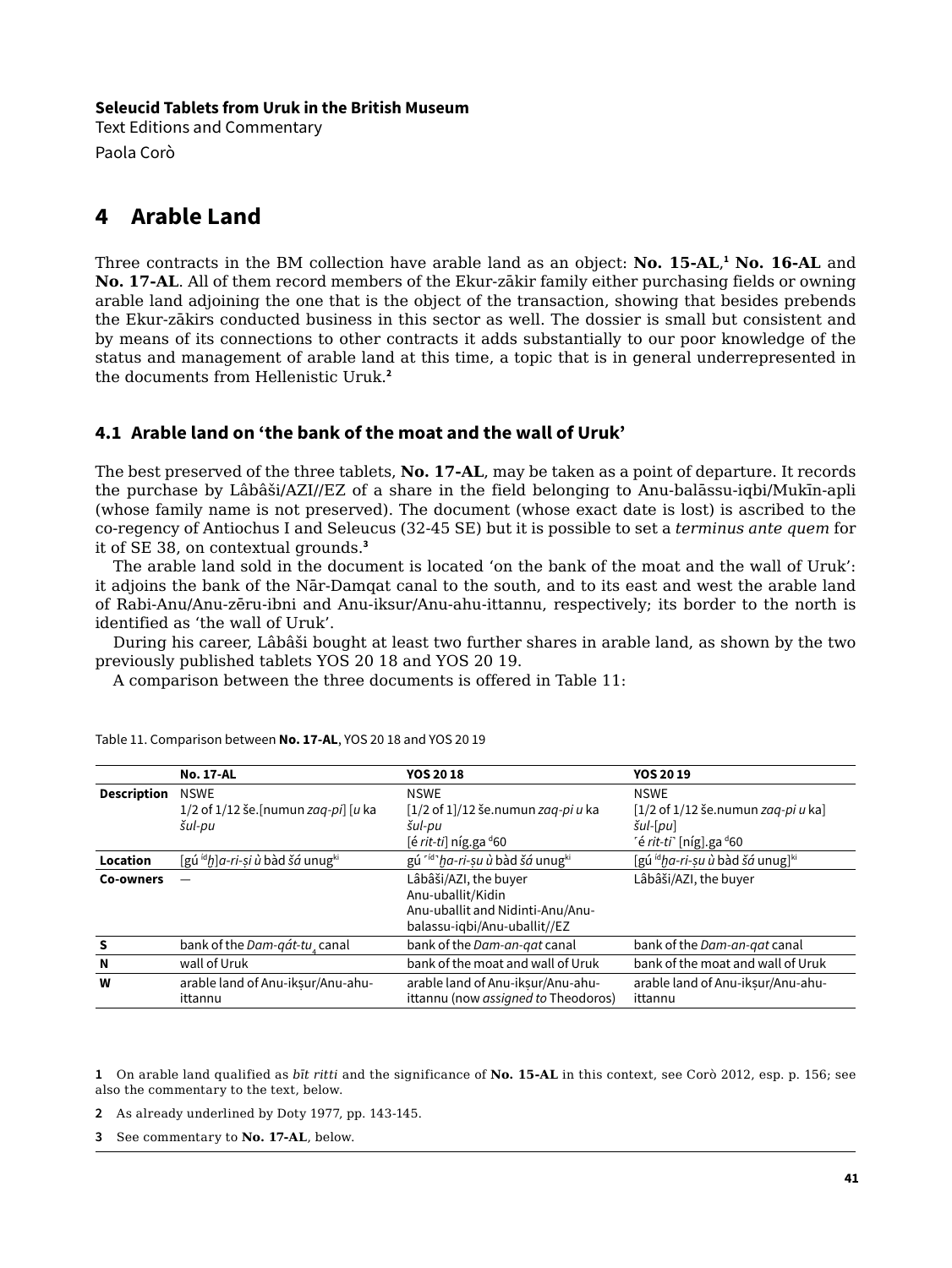|              | <b>No. 17-AL</b>                            | <b>YOS 20 18</b>                                                                                          | <b>YOS 20 19</b>                                                            |
|--------------|---------------------------------------------|-----------------------------------------------------------------------------------------------------------|-----------------------------------------------------------------------------|
| Е            | arable land of Rabi-Anu/[Anu-zēru-<br>ibnil |                                                                                                           | arable land of Rabi-Anu/Anu-zēru-ibni arable land of Rabi-Anu/Anu-zēru-ibni |
| Seller/s     | Anu-balāssu-iqbi/Mukīn-apli                 | Anu-ahhē-iddin/Balātu/Tattannu//EZ<br>also waiver<br>(against the objections of Tattannu,<br>his brother) | Anu-uballit and Nidinti-Anu/Anu-<br>balāssu-igbi/Anu-uballit//EZ            |
| <b>Price</b> | 3 š aalû                                    | 5 š galû                                                                                                  | (lost)                                                                      |

All three shares (each corresponding to a 1/24 of an entire field) are located in the same area, namely 'the bank of the moat and the city wall of Uruk'; their eastern and western borders correspond perfectly to one another (and are identified as the arable land of Rabi-Anu/Anu-zēru-ibni and Anu-ikṣur/ Anu-ahu-ittannu respectively); indeed, the description of the borders to the north and south differs slightly between the tablets in Yale and the one in London: the name of the canal that lays to the south of the arable land is spelled *Dam-an-qat* in YOS 20 18 and 19 while it appears as *Dam-qát-tu*<sub>4</sub> in **No. 17-AL**; moreover, the border to the north is described as the "wall of Uruk" only in the BM tablet and as "the bank of the moat and the wall of Uruk" in the Yale texts.

Despite these minor differences in the description of the borders,**<sup>4</sup>** the tract of land referred to in the contracts is clearly the same. The two documents show that Lâbâši's interest was not confined to arable land located in a specific area (that of "the bank of the moat and the wall of Uruk"), but more precisely in a specific field that was originally subdivided into smaller sub-plots, but which he is now trying to reassemble in its entirety. The co-ownership pattern that emerges from Table 11 makes it also plausible that first Lâbâši purchased the share described in **No. 17-AL**, followed by those recorded in YOS 20 18 and 19.**<sup>5</sup>**

## **4.2 Size and Status of Arable Land**

A second more substantial difference may be noticed between the properties: the arable land recorded in YOS 20 18 and 19 is qualified as "tenured land, property of Anu", as (also) the transfer of ownership clause specifies: "one-half of one-twelfth in that arable land, the *bīt ritti*, property of Anu, belongs to Lâbâši/AZI//EZ, in perpetuity" while that in **No. 17-AL** is not said to be tenured. It is not clear if this is again a minor variant in the description, as usual in this period, or if the reason for it must be sought elsewhere.**<sup>6</sup>**

Unfortunately, we have no idea how large were the plots purchased by Lâbâši, since no dimensions are given in the texts. We only know that each of them represented a 1/24 share of a plot of unspecified size (having the same borders) and that for the two of them, for which the relevant section is preserved,**<sup>7</sup>** Lâbâši paid different prices. If we exclude that this is due to price fluctuation (since the first transaction plausibly antedates the second no longer than 6 years), one might be tempted to see the reason for the different amount of silver disbursed (3 š vs. 5 š) in the quality of the plots sold and to further suggest that this might have been somehow related to the status of the arable land.

The idea would be that the tenured status of the field sold in YOS 20 18 has some bearing on its value, reflected in the different prices paid by Lâbâši for two (otherwise) identical shares. Now, whatever its actual size, the price of the entire plot of land, a 1/24 share of which is bought by Lâbâši

**6** Much has been written on the *bīt ritti*, especially in the NB period: see Janković 2013, pp. 285-289, with reference to earlier bibliography. On *bīt ritti* as applied to urban properties in the Hellenistic period see recently Baker 2005, 30-37 and Corò 2012.

**7** The section is preserved in YOS 20 18 and **No. 17-AL**; it is unfortunately missing from YOS 20 19.

**<sup>4</sup>** In this case it seems also plausible that the differences that may be noticed between **No. 17-AL** and the Yale tablets in the description of the southern and northern borders of the field are due to the identity of the scribes who wrote the documents. For more details, see the commentary to **No. 17-AL**, below and Corò forthcoming b.

**<sup>5</sup>** For YOS 20 18 and 19 see Doty 1977, pp. 144; 166-167; 195; 202-205; Doty 2012, pp. 18-20, with plates XXXV-XXXVIII. For a detailed study of these documents, their connections and their significance for the family business see Corò forthcoming b.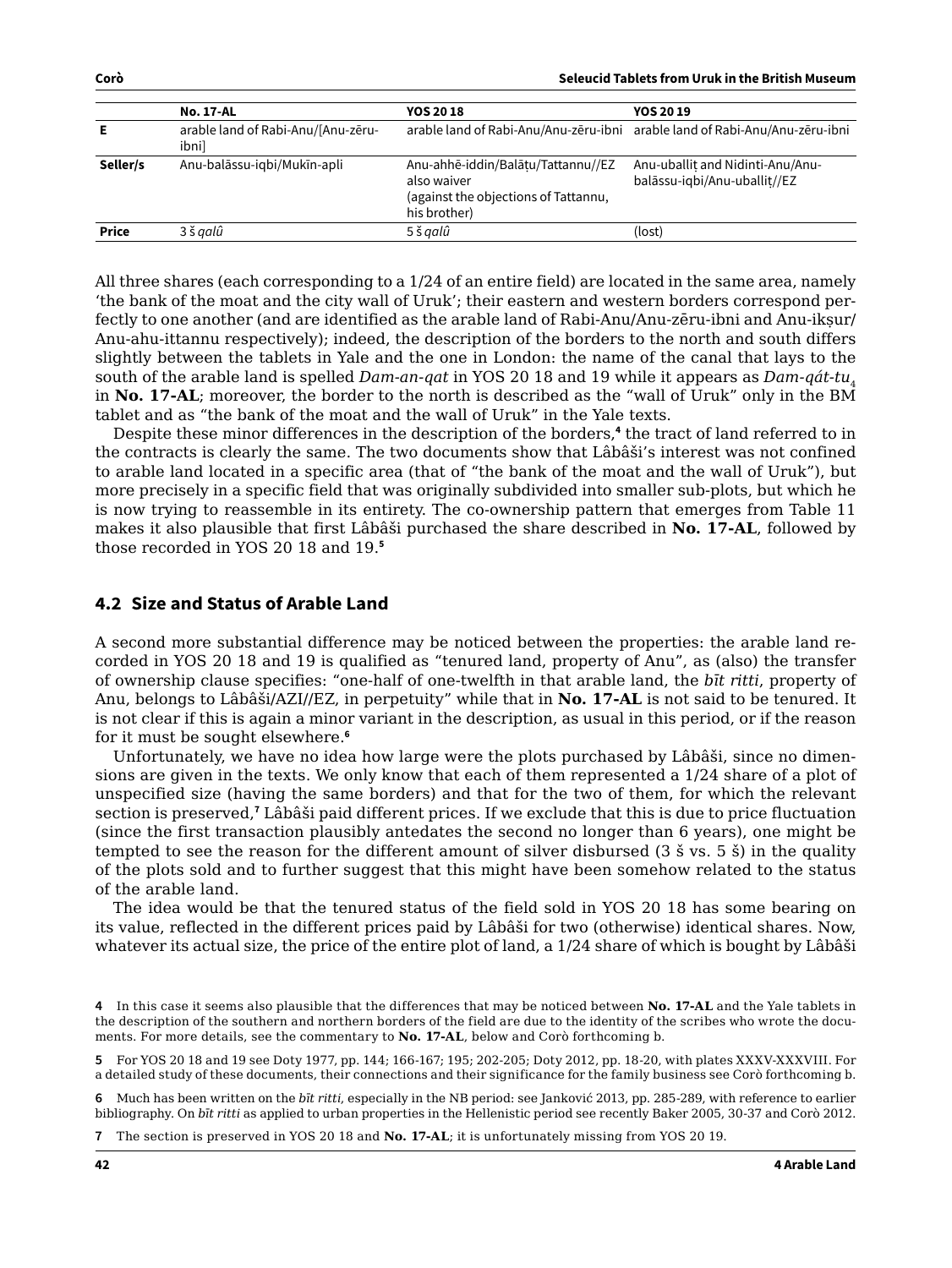for 5 š, would total 2 minas of silver. One wonders whether this represented the current price for a standard plot of tenured arable land.**<sup>8</sup>**

What remains of another contract in the group (**No. 15-AL**), i.e. the lower part of a fragmentary tablet, records the purchase of a 1/6 share of arable land by another member of the Ekur-zākir family, Anu-zēru-iddin/Nanāya-iddin//EZ. Among the Ekur-zākirs we know of two individuals going by this name: one in generation 3 (i.e. Lâbâši's father); the other in generation 5 (i.e. the son of one of Lâbâši's brothers). Despite the tablet's poor state of preservation, a number of elements – and especially its prosopographic connections to YOS 20 18 – permit us to safely assign it to the third generation of the family and to identify Anu-zēru-iddin with Lâbâši's father; in addition, it is likely that the tablet was drawn up earlier than **No. 17-AL**. **<sup>9</sup> No. 15-AL** would thus represent, on the present state of our knowledge, the first preserved document mentioning the purchase of a plot of arable land by a member of the family. We do not know where the plot was located, since its description is lost, but the transfer of ownership clause makes it clear that the field is the tenured property of the buyer, who bought it for 20 š of silver. The amount of silver disbursed by Anu-zēru-iddin for this share of tenured land (whose actual size remains undetermined) is four times the price paid by his son (in YOS 20 18) for his own share of tenured land. Since, however, the actual size of the arable land remains undetermined in both tablets, despite the tempting correlations between price and fractions, it is not possible to verify if this represented the current price for standard plots of tenured arable land.

#### **4.3 Arable Land and the Prebendary Gardeners**

A third tablet in the collection has arable land as an object (**No. 16-AL**): it records the purchase of a share of arable land located, again, on the "bank of the moat and the wall of Uruk". We have no evidence concerning the status of this tract of land. The buyer is probably again Anu-zēru-iddin/Nanāyaiddin//EZ, and one wonders if the Kidin-Anu/Lâbâši//EZ who features as the seller is an – otherwise unattested – relative of Lâbâši.**<sup>10</sup>** The document may be assigned to the dossier also by means of the description of the property south of the main field, i.e. 'the arable land of Lâbâši and his brothers'. Though the date is lost due to its poor state of preservation,**<sup>11</sup>** prosopographical connections to **No. 15-AL** confirm that it belongs to the same generation of the family as that one, thus describing the condition of the area of the moat of the wall of Uruk at the time of Lâbâši's father. The field sold is a 1/6 share of a plot that lay, to the north, next to the wall of Uruk (no reference is made to the moat, exactly as in **No. 17-AL**; and the spelling of the name of the moat in the description of the area is also the same as in **No. 17-AL**). The southern, eastern and western borders are completely different from those adjoining the properties sold in the other documents of the dossier. To the south, instead of the Nār-Damqat canal, is the "arable land of Lâbâši and his brothers"; to the west the arable land of Mukīn-apli/Anu-bēlšunu, and to the east is the arable land of the "estate of the *rab banûtu"*.

Monerie**<sup>12</sup>** suggests that this formula refers to land reserved (by the temple) for the *rab banê* that had not yet been allocated when the transaction took place.**<sup>13</sup>** We do not know whether this was the case or not, but what is interesting is that if the Lâbâši mentioned here is 'our' Lâbâši (or at least an earlier member of his family), we would have evidence that the family owned arable land located next to the city wall of Uruk (which does not sound new) in the same area where the prebendary gardeners of the temple ("the estate of the *rab banûtu"*) had their fields. Members of the Ekur-zākir

**9** A comprehensive new study of the Ekur-zākir family is the subject of a forthcoming article by the present author: see Corò forthcoming b.

- **10** This possibility is explored elsewhere, see Corò forthcoming b.
- **11** Since the relevant section of the document is lost, see the edition of the text **No. 16-AL,** below.
- **12** Monerie 2018, p. 301, with fn. 45.

**<sup>8</sup>** On the price of tenured arable land see Van der Spek 1995, 190-192; van Driel 2002, p. 305. On arable land in Uruk, during the Neo-Babylonian period, Jursa 2010, esp. pp. 418-462.

**<sup>13</sup>** The arable fields of the gardeners are also mentioned in **No. 12-ALP**, a receipt for arable land and prebends; see below for the edition.